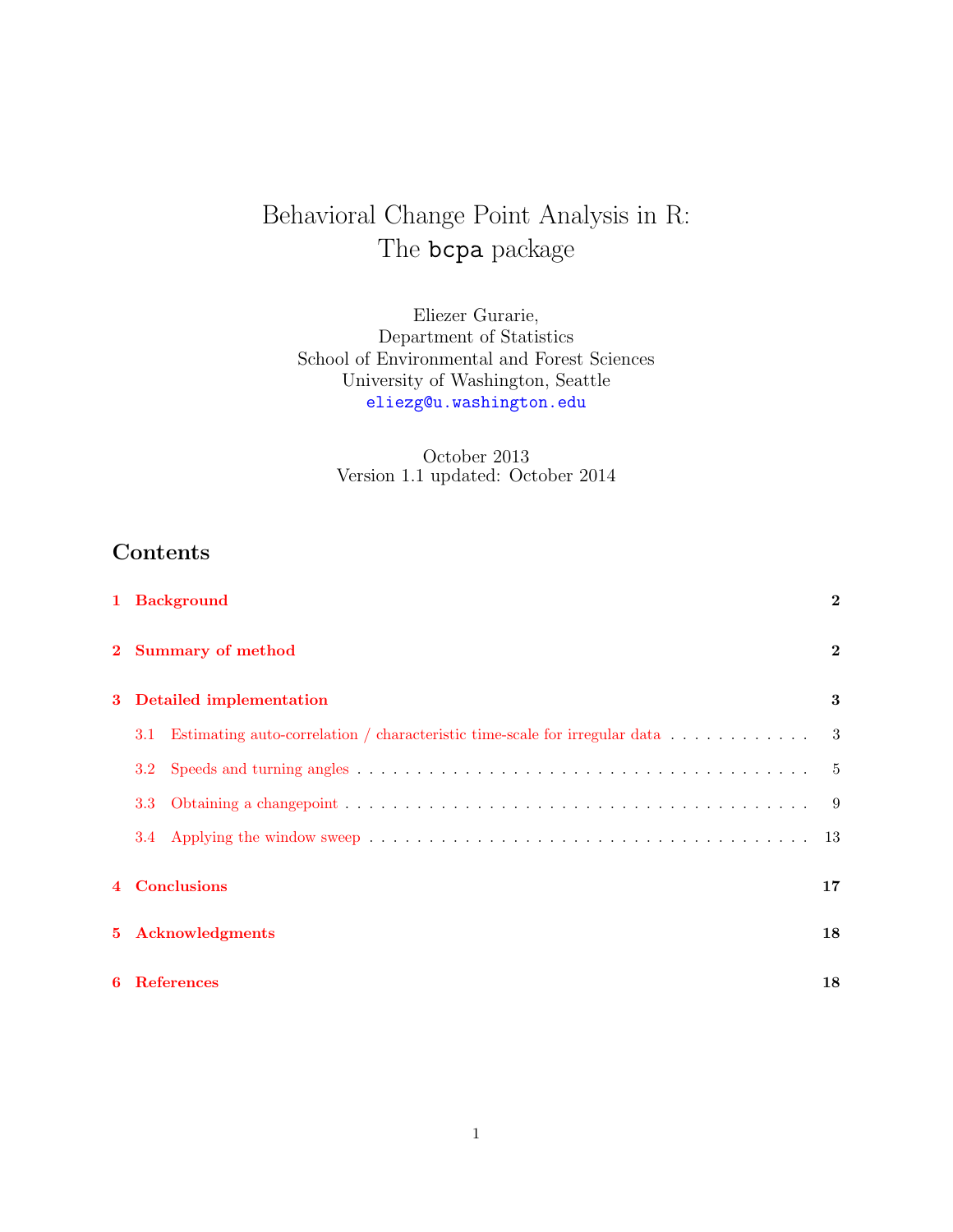# <span id="page-1-0"></span>1 Background

The bcpa package is designed to streamline the implementation of the "behavioral change point analysis" (BCPA, Gurarie et al. 2009) for any time-stamped movement data, i.e. in which there are X, Y and T coordinates representing spatial locations and time of observation.

The BCPA was developed in order to identify changes in animal behaviors that were obscured by visual inspection or standard techniques. Specific difficulties associated with movement data include the multidimensionality, auto- and cross-correlation, considerable internal structure (reflecting behavioral complexity), and data collection that can be error-ridden or be irregularly sampled. The irregular sampling is a particulaly vexing problem for marine organism data, for which locations are usually transmitted only when the animal is at the surface, while most standard approaches to modeling movement (e.g. the Correlated Random Walk) are only meaningful for regularly sampled data.

The paper had attracted considerable interest from biologists and ecologists that collect animal movement data and are eager to identify structure in the behaviors. Unfortunately, the code that was originally posted as supplementary material was incomplete and poorly documented, making the method somewhat inaccesible to practitioners without strong statistical or programming backgrounds. After responding to (about) the hundredth email to share the code and offer some suggestions, and in light of a bevy of improvements to the code itelf (e.g. greater speed by dropping some routines into  $C_{++}$ , greater flexibility in visualizing and presenting the results, more usable "tuning knobs" and flexible syntax) it became clear that bundling the implementation in an R package would be the most efficient and tidy way to make it more accessible.

# <span id="page-1-1"></span>2 Summary of method

The BCPA uses a likelihood-based method for identifying significant changes in movement parameter values across long, complex datasets by sweeping an analysis window over the timeseries and identifying the most likely changepoints, while simultaneously testing which, if any, of the parameters might have changed at that changepoint.

Implementing the BCPA involves the following steps:

- 1. Pick a response time-series variable X. One fairly robust variable is the persistence velocity  $V_p =$  $V \cos(\theta)$  where V is speed = displacement/time interval and  $\theta$  is turning angle. Another alternative is simply  $V$ .
- 2. Assume that the observations  $X(t)$  are a observations from a stationary continuous-time Gaussian process with mean  $\mu_i$ , standard deviation  $\sigma_i$  and time-scale of autocorrelation  $\tau_i$ , where  $i \in (1, 2, ...N)$ represents an a priori unknown number of behavioral states. Note: the use of a continuous time scale  $\tau > 0$  is a change from the original model, which estimates a discrete autocorrelation  $0 < \rho < 1$ . The time-scale is more biologically meaningful, as it is estimated in units of time: the longer the time-scale the longer the "memory" of the movement.
- 3. Obtain a likelihood for  $\mu_i$ ,  $\sigma_i$  and  $\rho_i$  within a given stationary state i (See Gurarie et al. 2009 for details).
- 4. Find the location within a window of observations which splits a subset of the data into two sets of the three parameters.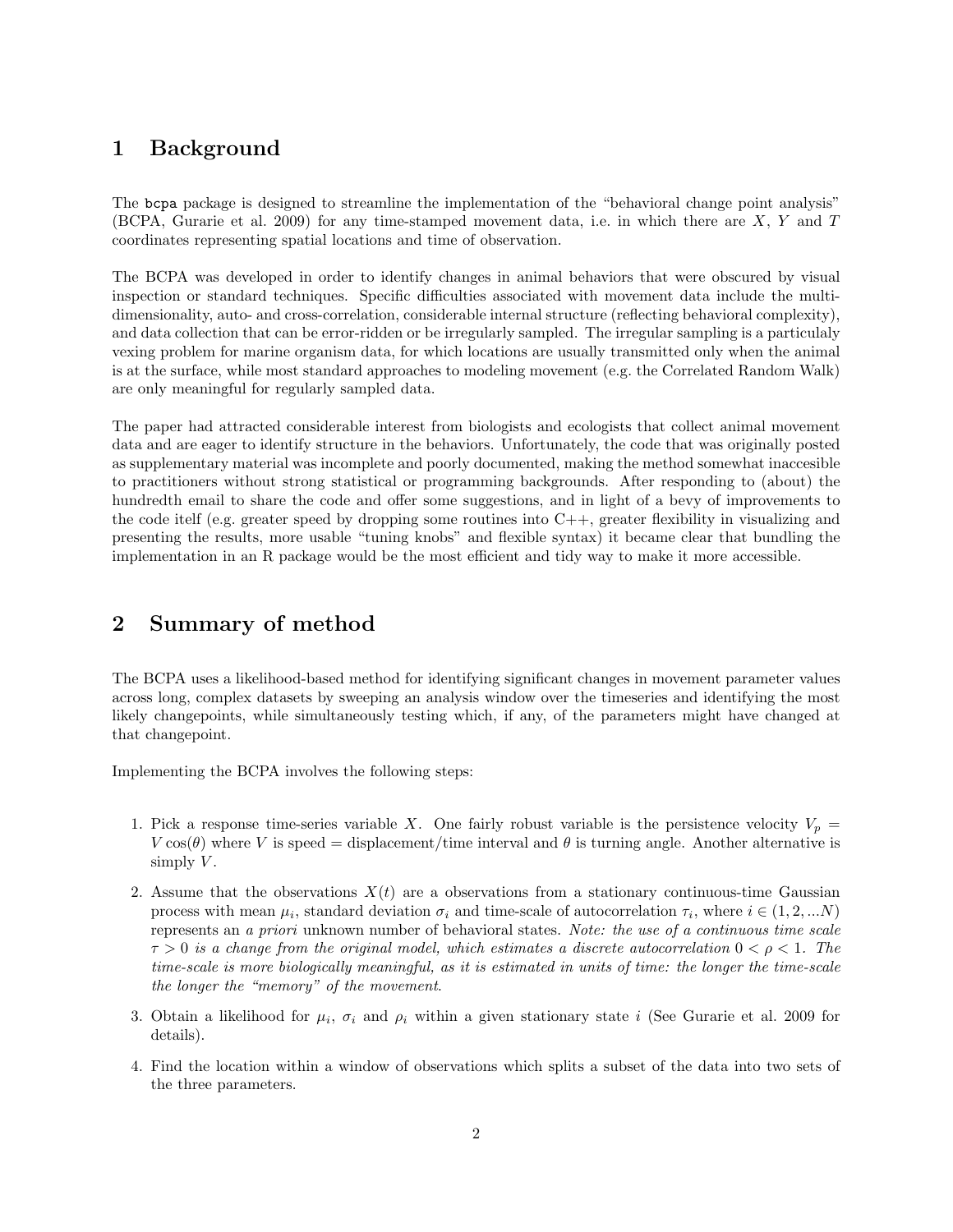- 5. Within this window, use a version of BIC to determine which combination (if any) of the three parameters most parsimoniously describes the separation in the data. Often, the null model is returned. I say "modified" because the BIC is usually defined as:  $BIC = -2\log(L) + k\log(n)$ , where L is the likelihood,  $k$  is the number of parameters, and  $n$  is the number of data points; however, the 2 is replace with a constant  $K > 0$ . The smaller this value, the more conservative the analysis, i.e. the more likely it is to select a simpler or null model. This is one of several "tuning knobs" in the BCPA.
- 6. Sweep a window of fixed size across the time series and collect all the changepoints, the associated models, and the values of the estimated parameters according to the selected model on either side of the changepoint within the window. Note, the window size is another "knob" - larger windows are more robust but more coarse, smaller windows are more sensitive but more likely to give slightly spurious results, compensated by adjusting the K.

These steps summarize the actual analysis. The output of the analysis can be summarized and presented in two ways:

- 1. Smooth BCPA: A "smooth" output is the one described in the original paper: is the average over all the estimated parameters, and the location of all the change points on the other. This gives interesting output - with, in particular, the opportunity to have parameters change both suddenly and gradually, and to visualize a phase plot of the behavioral shifts - both sudden and gradual.
- 2. Flat BCPA: A "flat" output takes the result of the window sweep and finds the most frequently chosen change points, clustering those unique changepoints which are close to each other (within some interval  $dT_c$ ). The three parameters  $\mu$ ,  $\sigma$  and  $\tau$  are then estimated within each section, and the location of these "flat" changepoints is recorded. This output is directly comparable to the BPMM segmentation.

## <span id="page-2-0"></span>3 Detailed implementation

The complete analysis can now be performed in, essentially, two or three lines of code (see final sections of this vignette). Before leaping into them, I review the assumptions and fundamental pieces of the method, using the functions within bcpa to facilitate implementation.

#### <span id="page-2-1"></span>3.1 Estimating auto-correlation / characteristic time-scale for irregular data

The BCPA (as currently implemented) analyzes a one-dimensional, arbitrarily sampled autocorrelated Gaussian time-series  $X(t)$ , specified by three parameters, a mean  $\mu$ , a standard deviation  $\sigma$  and a characteristic time-scale  $\tau$  (or autocorrelation coefficient  $\rho$ ), such that:

$$
\begin{aligned}\n\mathbf{E}X(t) &= \mu\\ \n\text{Var}X(t) &= \sigma^2\\ \n\text{Cor}X(t)X(t - \Delta t) &= \exp(-\Delta t/\tau) = \rho^{\Delta t},\n\end{aligned}
$$

The characteristic time-scale is an innovation over the original implementation, which estimated  $\rho$ . The interpretation of  $\rho$ , which ranges from 0 to 1, depends on the units of the time measurement - and can flirt with being uninformatively close to 0 or 1, whereas the time scale is a measurement of the temporal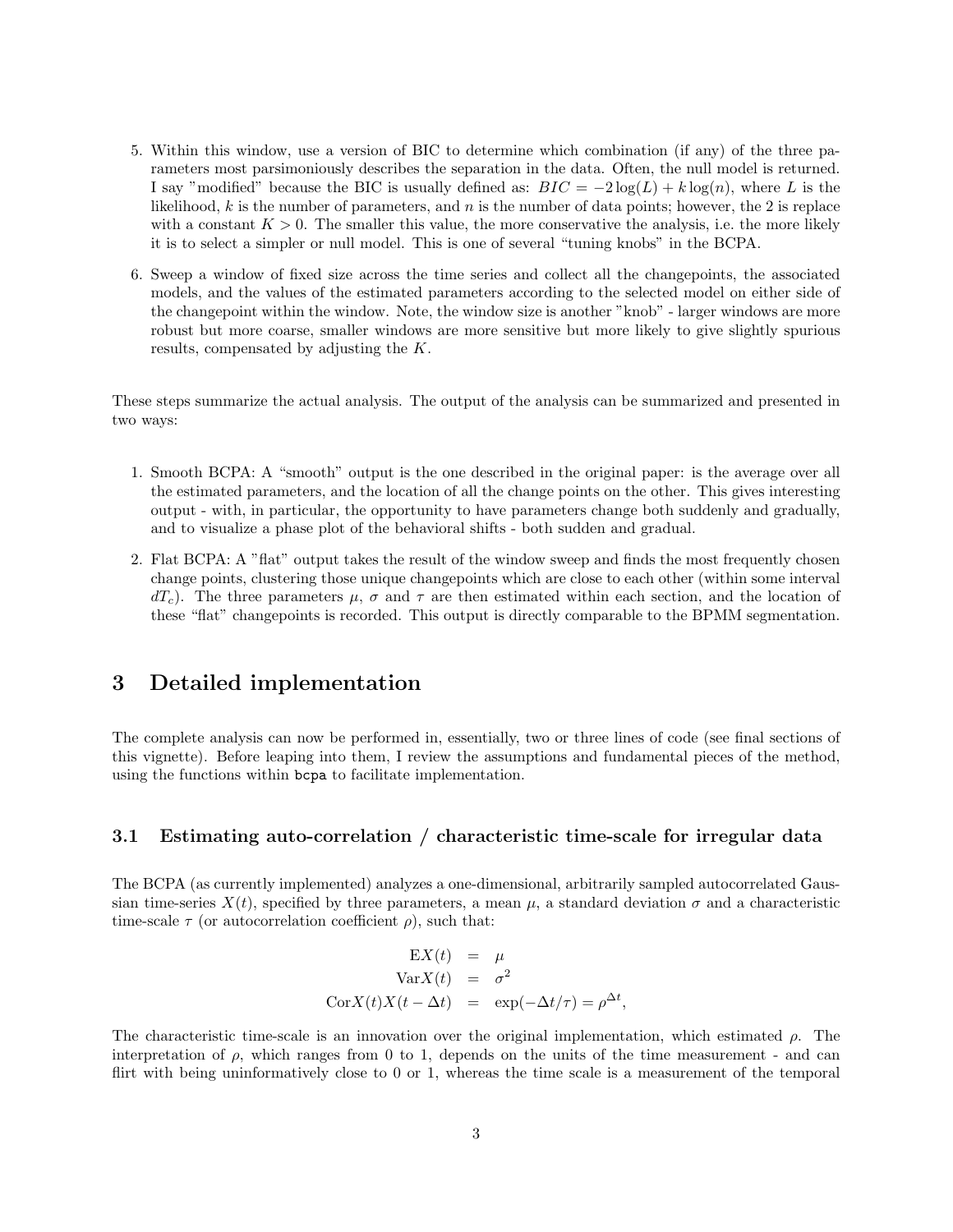range of correlation in the movement, with somewhat more intuitive biological interpretation (Gurarie and Ovaskainen 2011).

These relationships are used to obtain a likelihood for observations  $X_i$  observed at times  $T_i$ , and the likelihood is maximized to estimate the characteristic time scale. In the bcpa package, this is done with the GetRho function, which is driven by the GetL function (encoded in  $C++$ ). Examples are given below:

Loading the package

library(bcpa)

Simulating a gappy, Gaussian, time series

```
rho <-0.8x.full <- arima.sim(1000, model=list(ar = rho))
t.full <- 1:1000
keep <- sort(sample(1:1000, 200))
x <- x.full[keep]
t <- t.full[keep]
plot(t,x, type="l")
```


Obtaining the likelihood function for different values of  $\rho$ .

```
rhos \leq seq(0, .99, .01)L <- rep(NA, length(rhos))
for(i in 1:length(rhos))
 L[i] \leftarrow \text{GetL}(x, t, \text{rhos}[i])# plot likelihood profile
plot(rhos, L, type="l")
abline(v = rho, lty=2, lwd=2); abline(v = rho[E == max(L)], lty=3, lwd=2)legend("bottomleft", legend=c("true value","MLE"), lty=2:3, lwd=2)
```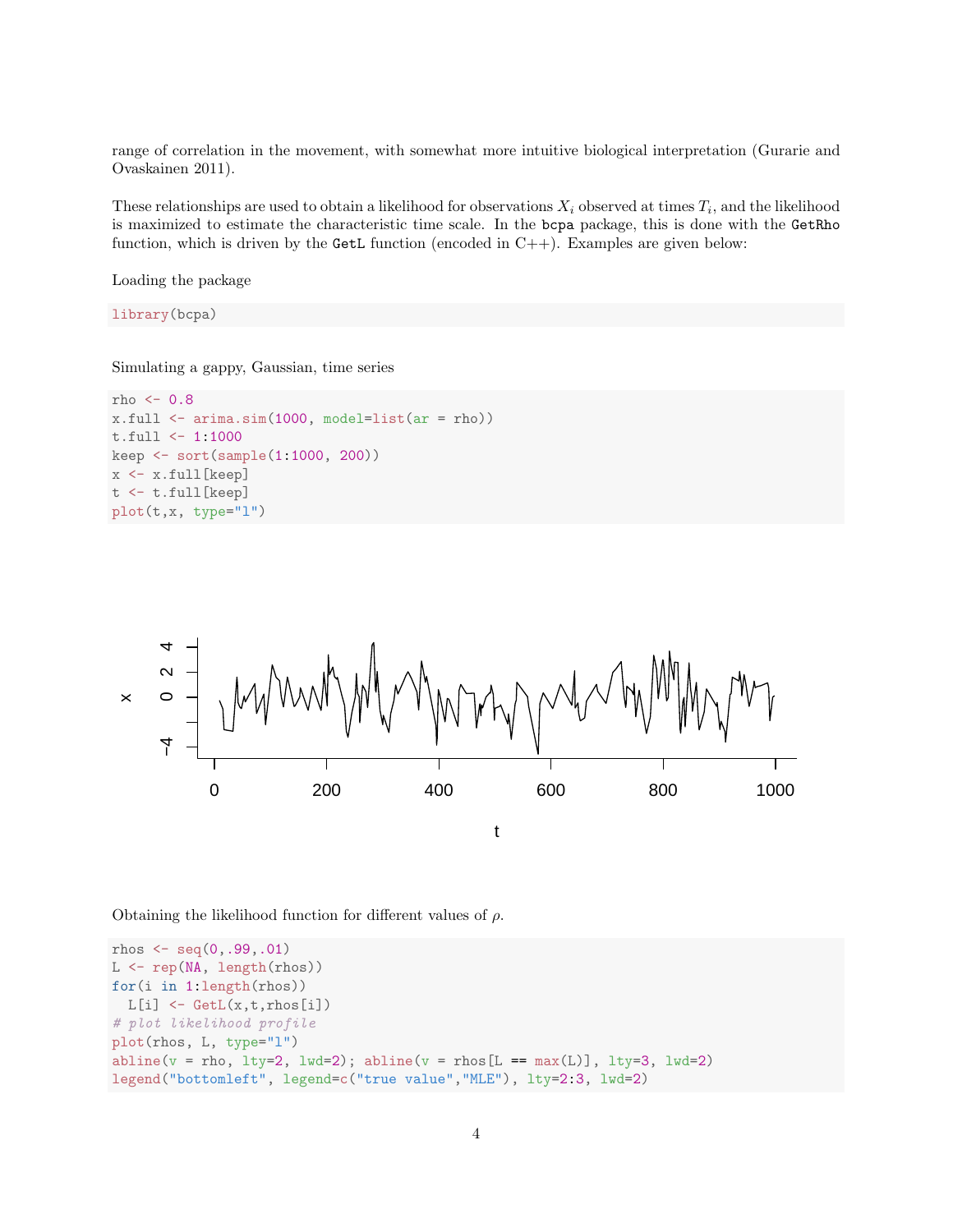

Using the GetRho function to estimate  $\rho$  or  $\tau$ :

GetRho(x, t, tau=FALSE) ## rho.hat LL ## 0.7764189 -350.2888257 GetRho(x, t, tau=TRUE) ## rho.hat LL ## 3.951054 -350.288825

Future work: It is straightforward to obtain approximate confidence intervals around this estimate using the Hessian of the log-likelihood.

#### <span id="page-4-0"></span>3.2 Speeds and turning angles

To apply the method to movement data of the form  $\mathbf{Z}_i$ ,  $T_i$ , where  $\mathbf{Z}_i$  represents the location vector at time  $T_i$ , it is necessary to extract a one-dimensional time series that conforms to the assumption. Examples which generally conforms to the assumptions are the "persistence" velocity velocity  $V_p(t)$  and turning velocity  $V_t(t)$ :

$$
V_p(T_i) = V(T_i)\cos(\Theta(T_i))\tag{1}
$$

$$
V_t(T_i) = V(T_i)\sin(\Theta(T_i))\tag{2}
$$

where  $V(T_i) = ||\mathbf{Z}_i - \mathbf{Z}_{i-1}||/(T_i - T_{i-1})$  is the scalar speed at time  $T_i$ .  $V_p$  captures the tendency and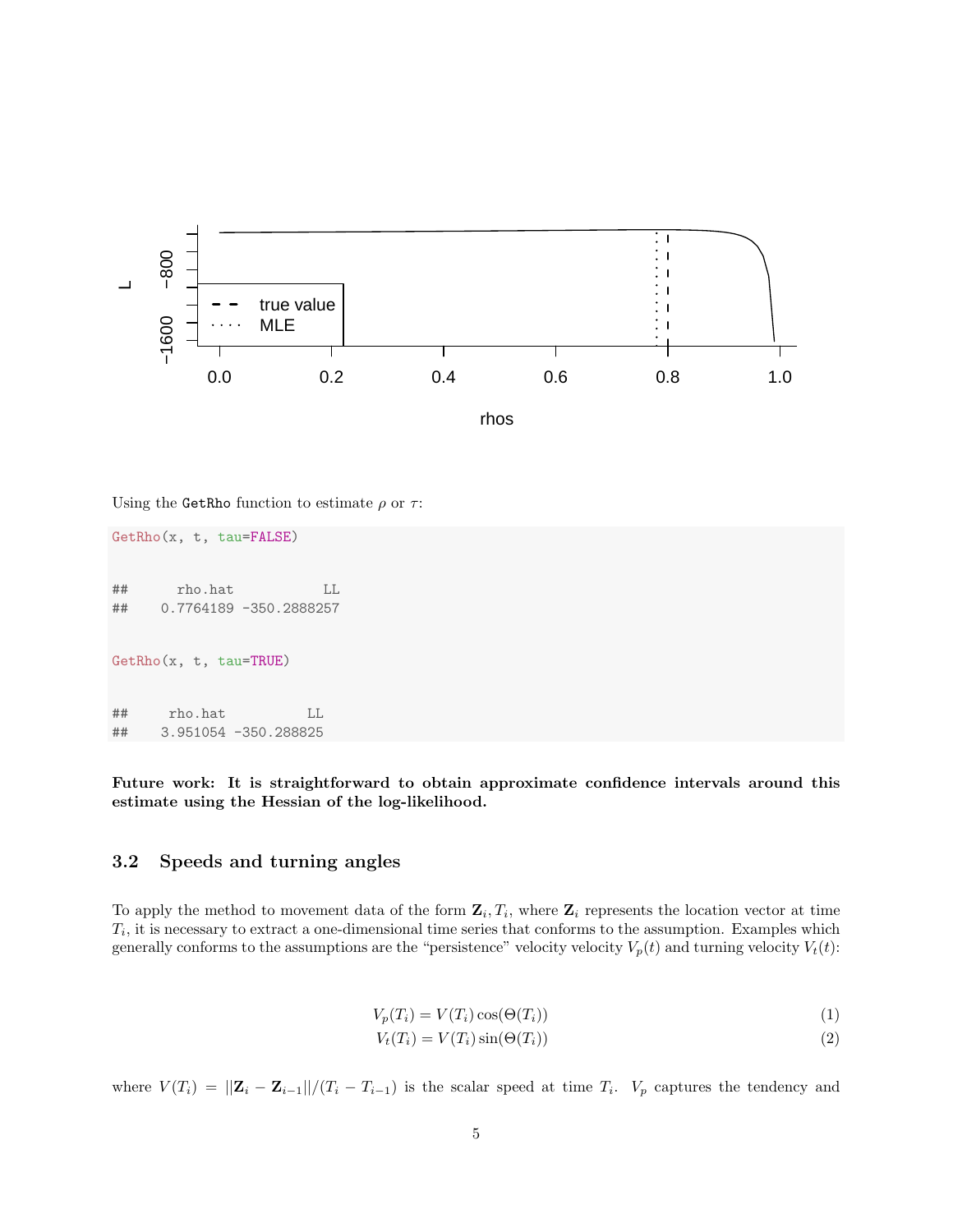magnitude of a movement to persist in a given direction while  $V_t$  captures the tendency of movement to head in a perpendicular direction in a given time interval. Thus, the primary descriptive features of movement, namely speed, directional persistence, and variability are captured in these variables. Alternatively, the log of step lengths can have a roughly Gaussian distribution.

For demonstration purposes, we include a simulated movement data set called Simp:

```
data(Simp)
head(Simp)
## Time X Y
## 1 0.18 23.74779
## 2 0.22 26.74591 -11.325314
## 3 0.74 13.25269 2.945536
## 4 0.88 28.46158 26.634281
## 5 1.40 96.77801 121.783294
## 6 1.41 97.85599 123.347554
```
plot(Simp)



x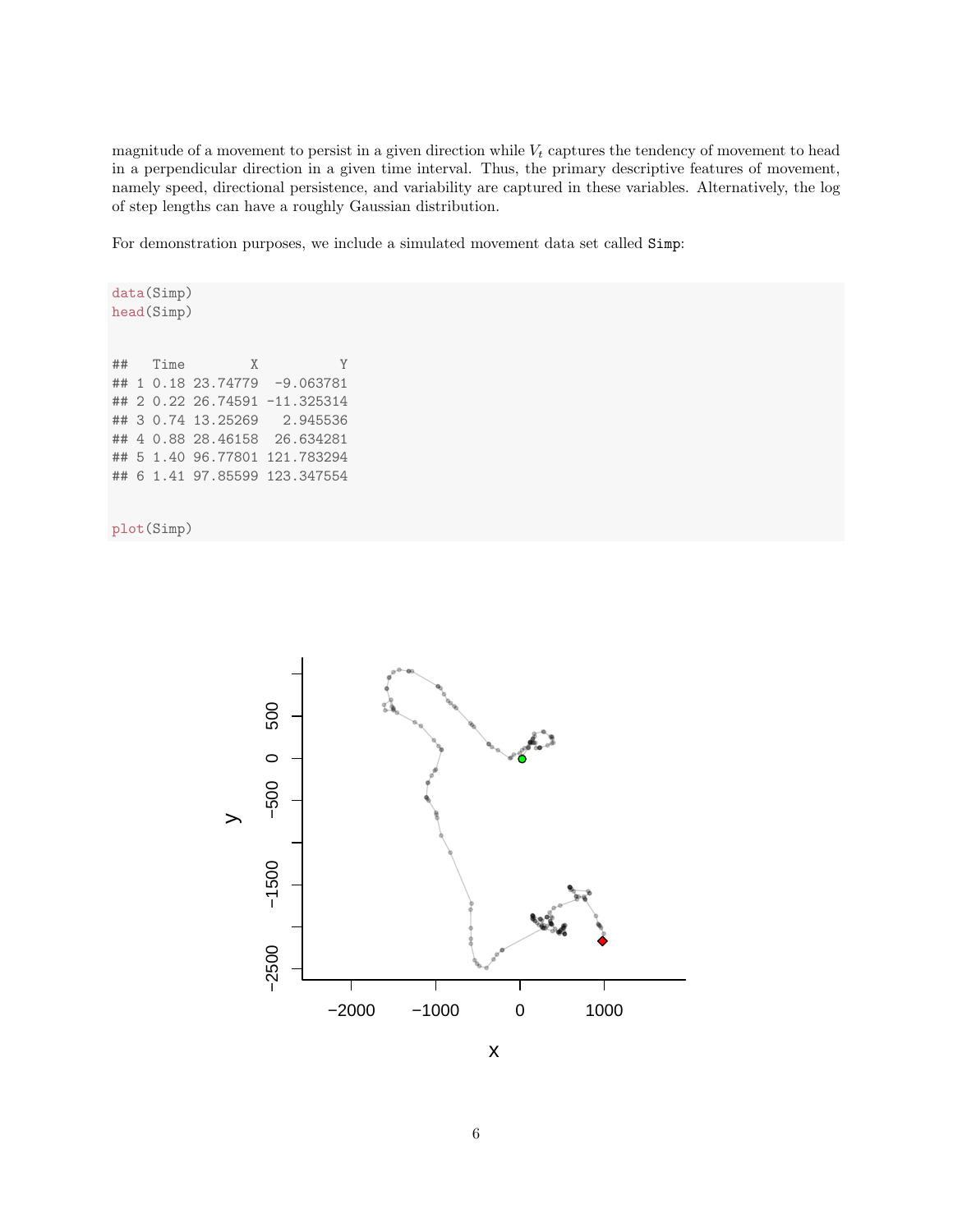The Simp objects is of class "track", which is simply a data frame with columns  $X, Y$  and  $T$ , and the bcpa package contains a plotting method for a track of this form with a green circle illustrating the start and a red rhombus indicating the end of the track. The MakeTrack function was added to facilitate the creation of a "track" class object, e.g.:

```
X \leftarrow \text{cumsum}(\arima.sim(n=100, \text{ model}=list(\ar=0.8)))Y \leftarrow \text{cumsum}(\arima.sim(n=100, model=list(ar=0.8)))Time <-1:100mytrack <- MakeTrack(X,Y,Time)
plot(mytrack)
```


x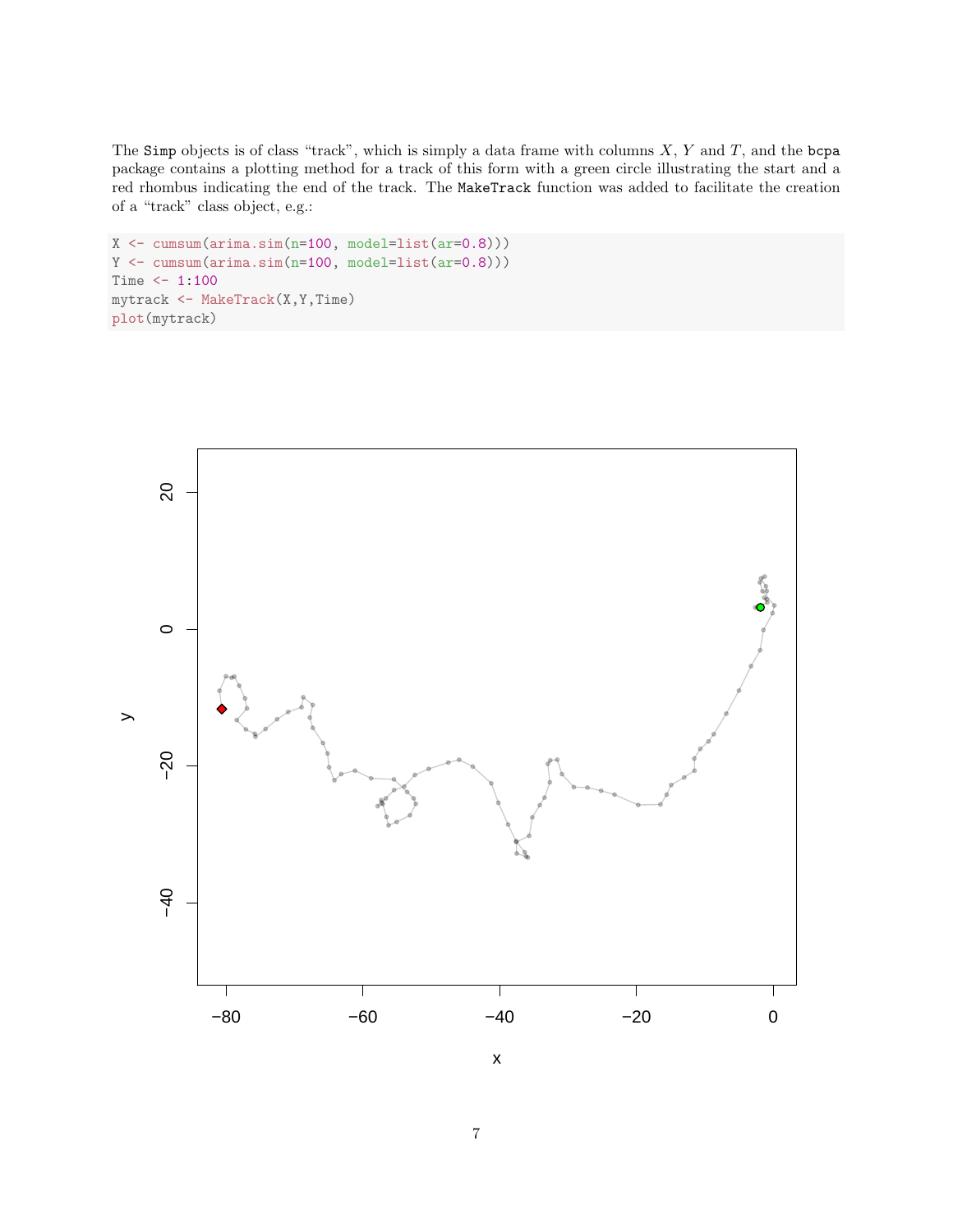To obtain the step length and turning angles, use the GetVT function, which decomposes the data into single step and all the relevant statistics:

```
Simp.VT <- GetVT(Simp)
head(Simp.VT)
```

```
## Z.start Z.end S Phi Theta
## 2 26.74591- 11.32531i 13.25269+ 2.94554i 19.639857 2.3281931 2.97445205
## 3 13.25269+ 2.94554i 28.46158+ 26.63428i 28.150790 1.0000442 -1.32814890
## 4 28.46158+ 26.63428i 96.77801+121.78329i 117.134403 0.9480956 -0.05194857
## 5 96.77801+121.78329i 97.85599+123.34755i 1.899727 0.9673998 0.01930417
## 6 97.85599+123.34755i 101.46842+135.40370i 12.585716 1.2796754 0.31227561
## 7 101.46842+135.40370i 117.73868+193.35110i 60.188228 1.2970678 0.01739243
## T.start T.end T.mid dT V T.POSIX
## 2 0.22 0.74 0.480 0.52 37.76896 0.480
## 3 0.74 0.88 0.810 0.14 201.07707 0.810
## 4 0.88 1.40 1.140 0.52 225.25847 1.140
## 5 1.40 1.41 1.405 0.01 189.97268 1.405
## 6 1.41 1.48 1.445 0.07 179.79594 1.445
## 7 1.48 2.00 1.740 0.52 115.74659 1.740
```
The overall persistence of the movement and distribution of step lengths:

**Histogram of Simp.VT\$V**

```
par(mfrow=c(1,2))hist(Simp.VT$V, breaks=20, col="grey")
hist(Simp.VT$Theta, breaks=20, col="grey")
```


Simp.VT\$V

#### **Histogram of Simp.VT\$Theta**

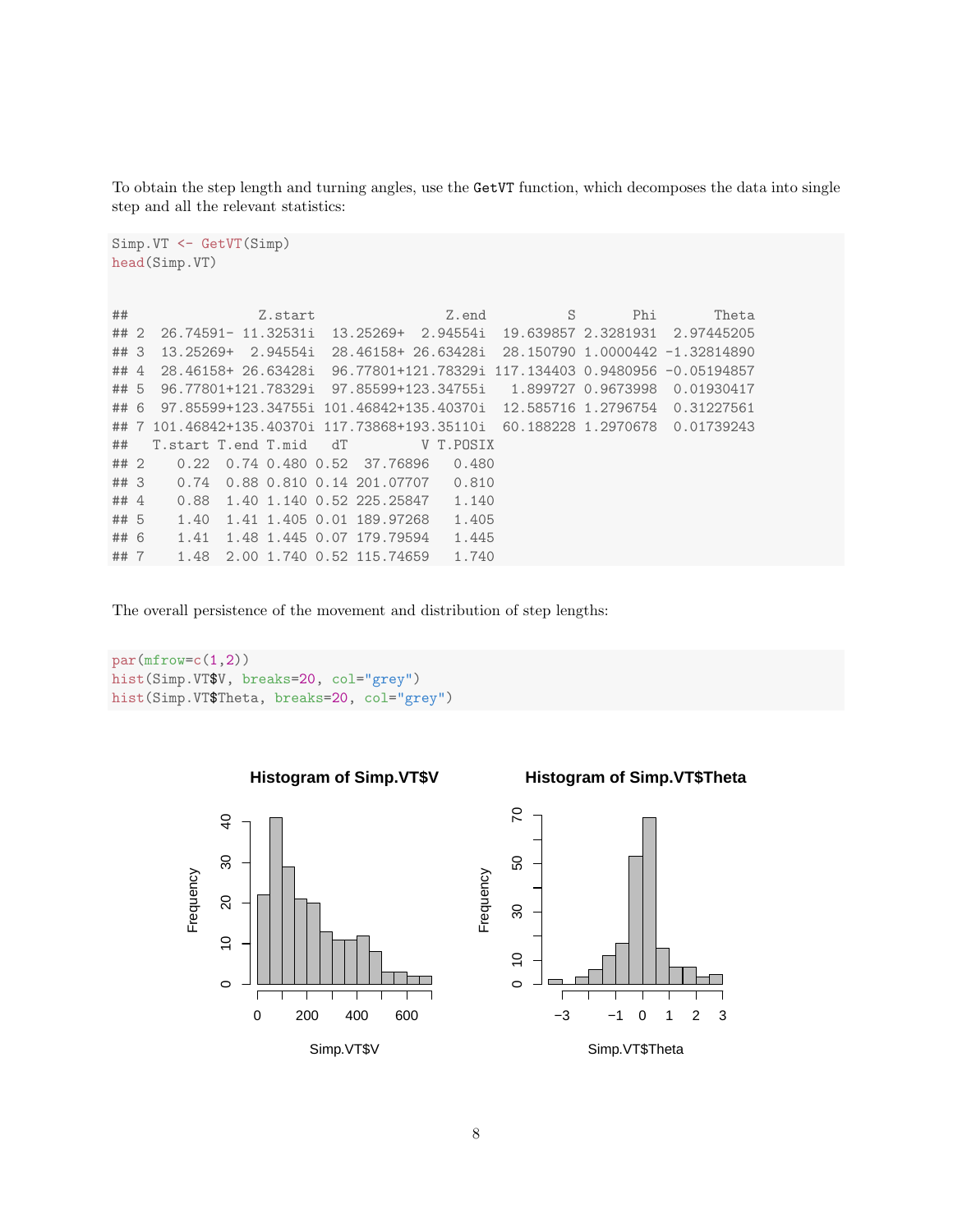### <span id="page-8-0"></span>3.3 Obtaining a changepoint

A single changepoint in a time-series where the parameters change at some unknown timepoints  $t^*$  is done by sweeping all possible breaks and finding the most likely changepoint according to the likelihood. This is illustrated below:

```
par(bty="l")
mu1 \leftarrow 5; mu2 \leftarrow 3sigma1 <-2; sigma2 <-1rho1 \le -0.5; rho2 \le -0.5SimTS \leq function(n, mu, rho, sigma){
 X.standard \leq arima.sim(n, model=list(ar = rho))
 X.standard/sd(X.standard)*sigma + mu
}
# create time series with break at 500
t.full <- 1:1000
t.break <- 500
x.full <- c(SimTS(t.break, mu1, rho1, sigma1),
           SimTS(max(t.full)-t.break+1, mu2, rho2, sigma2))
# subsample 100 observations and estimate
keep <- sort(sample(1:length(x.full), 100))
x <- x.full[keep]
t <- t.full[keep]
(BB <- GetBestBreak(x,t, tau=FALSE))
## bb.index bb.time mu1 s1 rho.hat LL
## 42.0000000 450.0000000 5.7929429 2.0770893 0.7414713 -86.0806849
## mu2 s2 rho.hat LL ll.total.LL
## 3.0699498 1.1395844 0.7687888 -82.4455930 -168.5262779
```
The estimates should be fairly good (note that we are choosing to estimate  $\rho$  rather than  $\tau$ ).

```
plot(t,x, type="l")
abline(v = 500, col=2, lwd=2, lty=2); abline(v = BB[2], col=2, lwd=2, lty=3)legend("topright", legend=c("true break", "estimated break"), col=2, lwd=2, lty=2:3)
```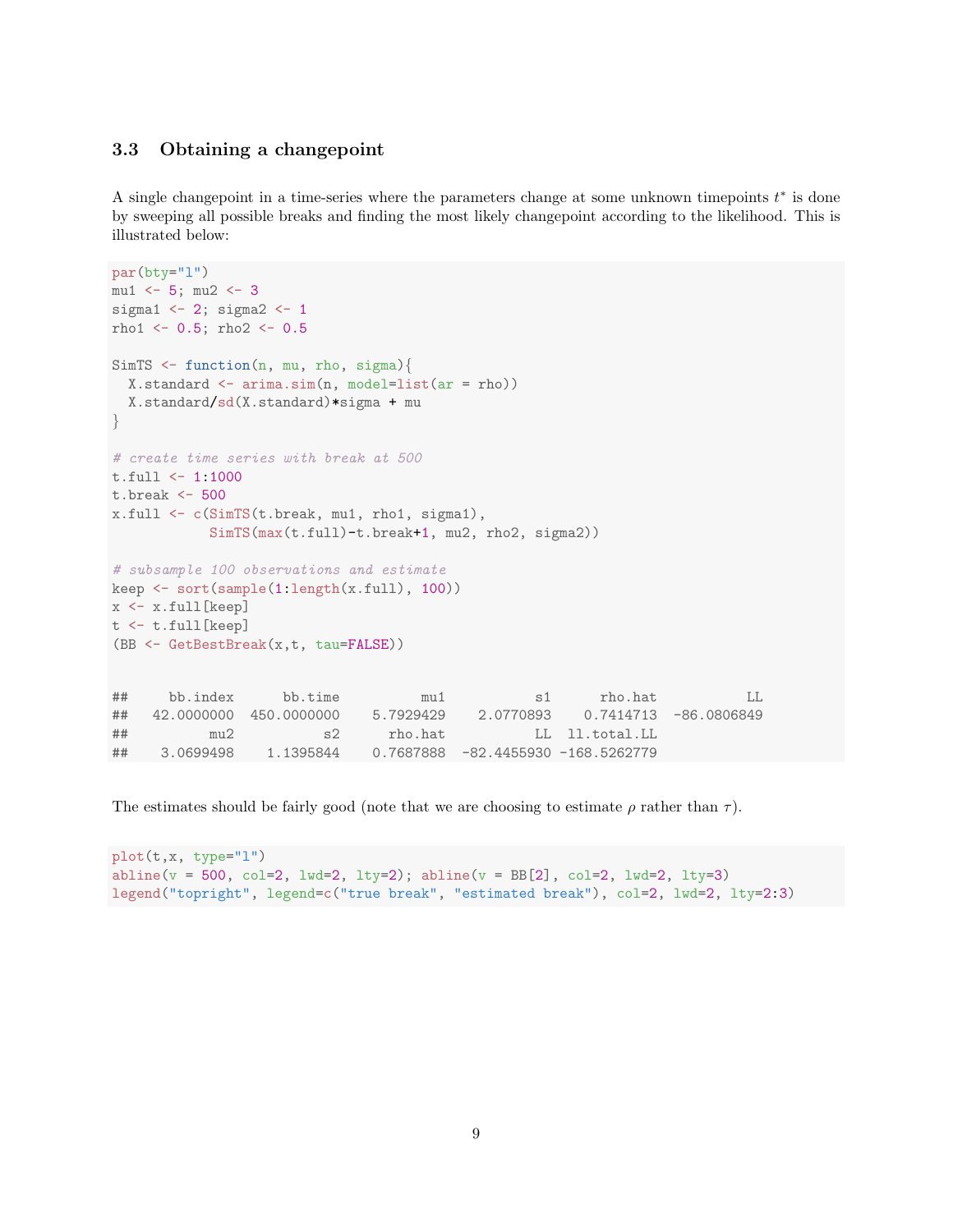

The likelihood is used to obtain a BIC value for all of the possible models. The possible models are numbered M0 to M7, corresponding to no significant changes (M0), only  $\mu$ ,  $\sigma$  or  $\rho$  changing (M1, M2, M3, respectively), both of  $\mu$  and  $\sigma$ ,  $\mu$  and  $\rho$  and  $\sigma$  and  $\rho$  changing (M4, M5, M6), and all three parameters changing (M7). The model are compared with the GetModels function:

```
GetModels(x,t,BB[1], tau=FALSE)
```

| $\#$ #    |                           | Model LL                                                                     |  | bic mu1 s1 |  | rho1 | mu2 | s2 |  |  |
|-----------|---------------------------|------------------------------------------------------------------------------|--|------------|--|------|-----|----|--|--|
|           |                           | ## [1,] 0 -192.7610 399.3375 4.177607 2.079177 0.8898607 4.177607 2.079177   |  |            |  |      |     |    |  |  |
|           |                           | ## [2,] 1 -178.8822 380.7902 5.792943 1.553832 0.7153161 3.007881 1.553832   |  |            |  |      |     |    |  |  |
|           |                           | ## [3,] 2 -195.8923 414.8104 4.177607 2.077089 0.8963446 4.177607 1.044103   |  |            |  |      |     |    |  |  |
| ## $[4,]$ |                           | 3 -197.4125 417.8509 4.177607 2.079177 0.7414713 4.177607 2.079177           |  |            |  |      |     |    |  |  |
| ## [5, ]  |                           | 4 -166.9409 361.5128 5.792943 2.077089 0.7294510 3.007881 1.044103           |  |            |  |      |     |    |  |  |
| ## [6.]   |                           | 5 -179.1183 385.8676 5.792943 1.553832 0.7414713 3.007881 1.553832           |  |            |  |      |     |    |  |  |
|           |                           | ## [7,]   6 -198.5710 424.7730 4.177607 2.077089 0.7414713 4.177607 1.044103 |  |            |  |      |     |    |  |  |
|           |                           | ## [8,] 7 -166.9345 366.1052 5.792943 2.077089 0.7414713 3.007881 1.044103   |  |            |  |      |     |    |  |  |
|           | $\#$ # $\#$ $\text{rho2}$ |                                                                              |  |            |  |      |     |    |  |  |
|           | ## [1,] 0.8898607         |                                                                              |  |            |  |      |     |    |  |  |
|           | ## [2,] 0.7153161         |                                                                              |  |            |  |      |     |    |  |  |
|           | ## [3,] 0.8963446         |                                                                              |  |            |  |      |     |    |  |  |
|           | ## [4,] 0.7239186         |                                                                              |  |            |  |      |     |    |  |  |
|           | ## [5,] 0.7294510         |                                                                              |  |            |  |      |     |    |  |  |
|           | ## [6,] 0.7239186         |                                                                              |  |            |  |      |     |    |  |  |
|           | ## [7,] 0.7239186         |                                                                              |  |            |  |      |     |    |  |  |
|           | ## [8,] 0.7239186         |                                                                              |  |            |  |      |     |    |  |  |

The model selection should select model 4 ( $\mu$  and  $\sigma$  change) as having the lowest BIC.

This is with the default sensitivity parameter  $K = 2$ , which comes from the definition of the BIC =  $-Kn \log(L) + k \log(n)$  (see summary in section 2). If we lower this value, a simpler model is more likely to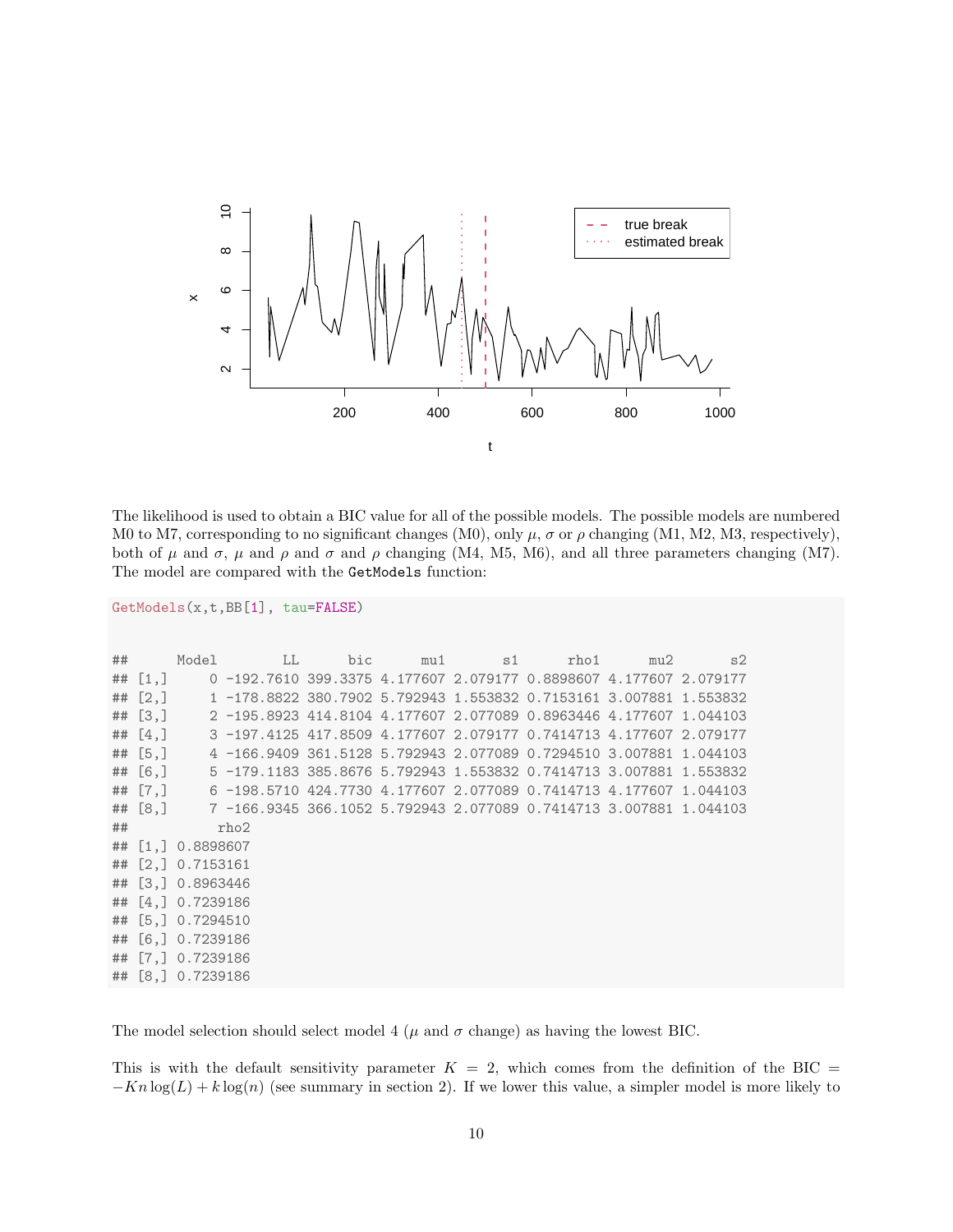be selected:

GetModels(x,t,BB[1], tau=FALSE, K=0.5)

## Model LL bic mu1 s1 rho1 mu2 s2 ## [1,] 0 -192.7610 110.1960 4.177607 2.079177 0.8898607 4.177607 2.079177 ## [2,] 1 -178.8822 112.4669 5.792943 1.553832 0.7153161 3.007881 1.553832 ## [3,] 2 -195.8923 120.9720 4.177607 2.077089 0.8963446 4.177607 1.044103 ## [4,] 3 -197.4125 121.7321 4.177607 2.079177 0.7414713 4.177607 2.079177 ## [5,] 4 -166.9409 111.1015 5.792943 2.077089 0.7294510 3.007881 1.044103 ## [6,] 5 -179.1183 117.1902 5.792943 1.553832 0.7414713 3.007881 1.553832 ## [7,] 6 -198.5710 126.9165 4.177607 2.077089 0.7414713 4.177607 1.044103 ## [8,] 7 -166.9345 115.7035 5.792943 2.077089 0.7414713 3.007881 1.044103 ## rho2 ## [1,] 0.8898607 ## [2,] 0.7153161 ## [3,] 0.8963446 ## [4,] 0.7239186 ## [5,] 0.7294510 ## [6,] 0.7239186 ## [7,] 0.7239186 ## [8,] 0.7239186

And if we increase it, more complex models are likely to be selected

GetModels(x,t,BB[1], tau=FALSE, K=5)

```
## Model LL bic mu1 s1 rho1 mu2 s2
## [1,] 0 -192.7610 977.6205 4.177607 2.079177 0.8898607 4.177607 2.079177
## [2,] 1 -178.8822 917.4367 5.792943 1.553832 0.7153161 3.007881 1.553832
## [3,] 2 -195.8923 1002.4871 4.177607 2.077089 0.8963446 4.177607 1.044103
## [4,] 3 -197.4125 1010.0885 4.177607 2.079177 0.7414713 4.177607 2.079177
## [5,] 4 -166.9409 862.3355 5.792943 2.077089 0.7294510 3.007881 1.044103
## [6,] 5 -179.1183 923.2225 5.792943 1.553832 0.7414713 3.007881 1.553832
## [7,] 6 -198.5710 1020.4860 4.177607 2.077089 0.7414713 4.177607 1.044103
## [8,] 7 -166.9345 866.9088 5.792943 2.077089 0.7414713 3.007881 1.044103
## rho2
## [1,] 0.8898607
## [2,] 0.7153161
## [3,] 0.8963446
## [4,] 0.7239186
## [5,] 0.7294510
## [6,] 0.7239186
## [7,] 0.7239186
## [8,] 0.7239186
```
Below, we change only the autocorrelation parameter, which is quite a bit more difficult to detect by eye: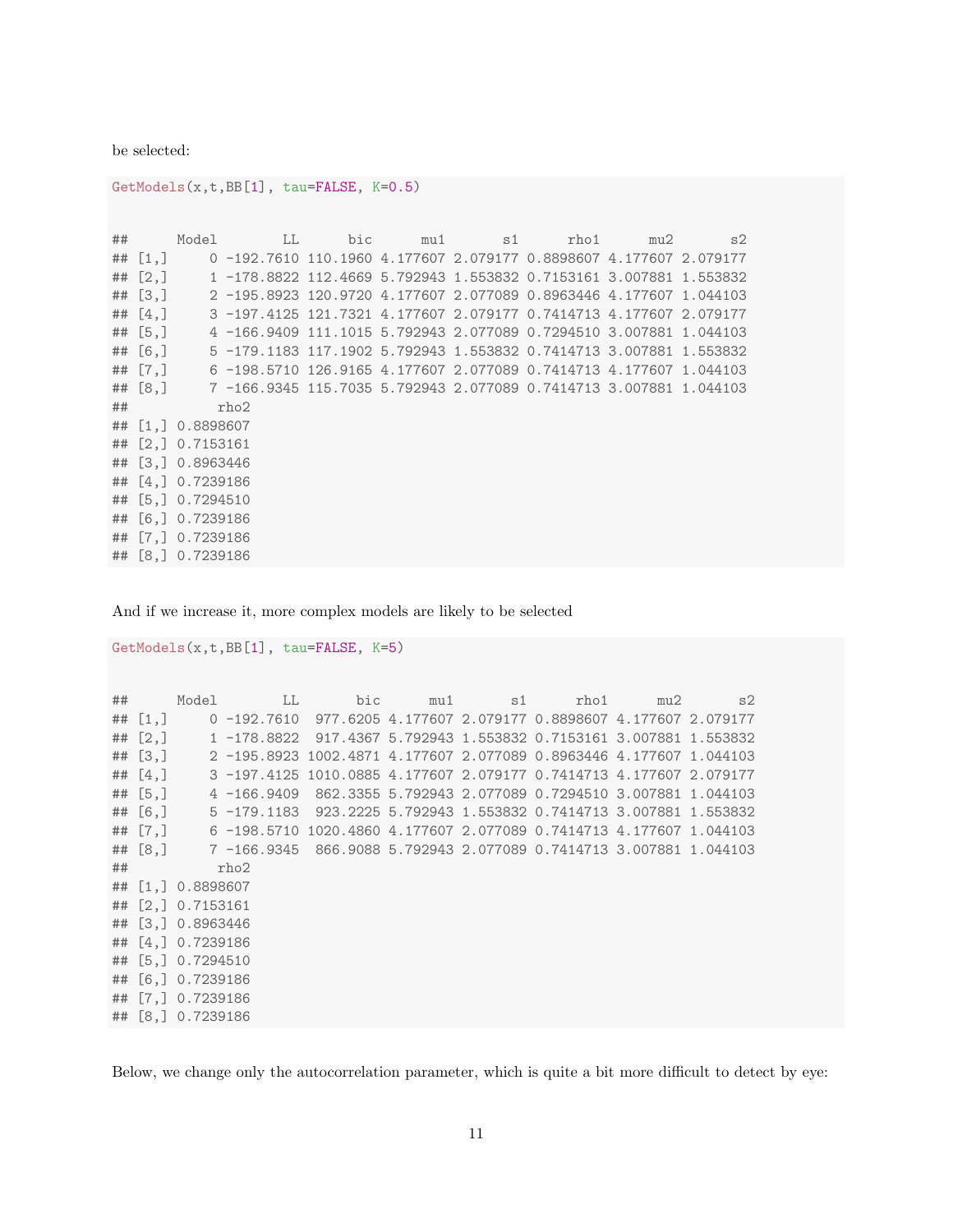$mu1 \leftarrow 0; mu2 \leftarrow 0$ sigma1  $<-1$ ; sigma2  $<-1$ rho $1 \leftarrow 0.9$ ; rho $2 \leftarrow 0.2$ 



The model selection should select model 4 (only  $\rho$  changes):

```
GetModels(x,t,BB[1], tau=FALSE)
```

|             |                                      |  |      |  | ## Model LL bic mu1 s1 rho1 mu2                                          |
|-------------|--------------------------------------|--|------|--|--------------------------------------------------------------------------|
|             |                                      |  |      |  | ## [1,] 0 -140.6990 295.2135 0.03553484 1.0237827 0.5835633 0.03553484   |
|             |                                      |  |      |  | ## [2,] 1 -138.3282 299.6823 0.11595449 1.0214698 0.5799637 -0.02270007  |
|             |                                      |  |      |  | ## [3,] 2 -138.1012 299.2283 0.03553484 0.9951849 0.6168638 0.03553484   |
| $\#$ # [4,] |                                      |  |      |  | 3 -130.7690 284.5638 0.03553484 1.0237827 0.8967592 0.03553484           |
| ## [5, ]    |                                      |  |      |  |                                                                          |
| ## [6, ]    |                                      |  |      |  |                                                                          |
|             |                                      |  |      |  | ## [7,]   6 -130.7627 289.1564 0.03553484 0.9951849 0.8967592 0.03553484 |
|             |                                      |  |      |  | ## [8,] 7 -130.7333 293.7027 0.11595449 0.9951849 0.8967592 -0.02270007  |
|             | $\#$ # $\#$ $\#$ $\#$ $\#$ $\#$ $\#$ |  | rho2 |  |                                                                          |
|             | ## [1,] 1.023783 0.5835633           |  |      |  |                                                                          |
|             | ## [2,] 1.021470 0.5799637           |  |      |  |                                                                          |
|             | ## [3,] 1.048730 0.6168638           |  |      |  |                                                                          |
|             | ## [4.] 1.023783 0.3068741           |  |      |  |                                                                          |
|             | ## [5,] 1.048730 0.6142914           |  |      |  |                                                                          |
|             | ## [6.] 1.021470 0.3068741           |  |      |  |                                                                          |
|             | ## [7,] 1.048730 0.3068741           |  |      |  |                                                                          |
|             | ## [8,] 1.048730 0.3068741           |  |      |  |                                                                          |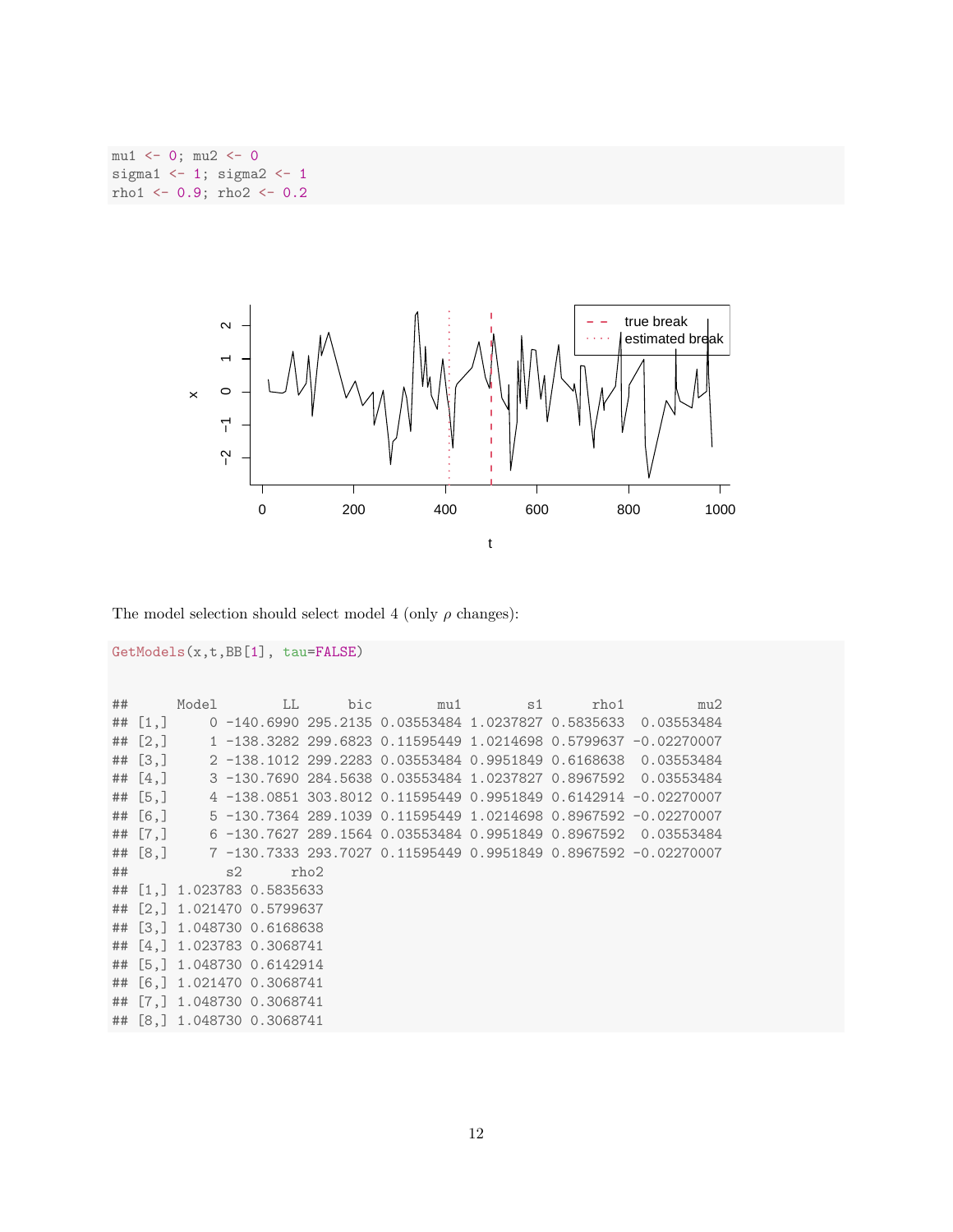#### <span id="page-12-0"></span>3.4 Applying the window sweep

The main wrapper function for the complete analysis is WindowSweep. We select a windowsize and sensitivity parameter  $K$  and sweep analysis windows across the entire time series:

Simp.ws <- WindowSweep(Simp.VT, "V\*cos(Theta)", windowsize=50, progress=FALSE, K=2)

Note that the second argument of the function is a character string within which any function of the columns of the VT table can be analyzed as a response.

The key portion of the output of this function is the "windowsweep" data frame, which contains the proposed break (last column), the parameters to the left and right of the break, and the selected model:

head(Simp.ws\$ws)

| ##   | Model          | LL | bic                | mu1 | s1 | rho1                                                               | mu2 | s2 |
|------|----------------|----|--------------------|-----|----|--------------------------------------------------------------------|-----|----|
| ## 1 |                |    |                    |     |    | 1 -288.5915 596.8421 110.5384 142.6230 0.6908193 348.3828 142.6230 |     |    |
| ## 2 |                |    |                    |     |    | 1 -288.2855 596.2301 112.2943 145.3151 0.7267682 329.0768 145.3151 |     |    |
| ##3  |                |    |                    |     |    | 1 -287.9583 595.5757 114.5005 146.0369 0.7486855 323.4264 146.0369 |     |    |
| ## 4 |                |    |                    |     |    | 1 -289.7589 599.1769 111.6543 142.8630 0.5500623 331.5079 142.8630 |     |    |
| ## 5 |                |    |                    |     |    | 1 -285.2421 590.1433 117.9271 111.5537 0.3900876 427.4309 111.5537 |     |    |
| ## 6 |                |    |                    |     |    | 1 -285.2849 590.2289 116.4078 111.3103 0.3851086 426.5288 111.3103 |     |    |
| ##   |                |    | rho2 Break.bb.time |     |    |                                                                    |     |    |
|      | ## 1 0.6908193 |    | 7.625              |     |    |                                                                    |     |    |
|      | ## 2 0.7267682 |    | 7.405              |     |    |                                                                    |     |    |
|      | ## 3 0.7486855 |    | 7.405              |     |    |                                                                    |     |    |
|      | ## 4 0.5500623 |    | 7.565              |     |    |                                                                    |     |    |
|      | ## 5 0.3900876 |    | 10.130             |     |    |                                                                    |     |    |
|      | ## 6 0.3851086 |    | 10.130             |     |    |                                                                    |     |    |

Note that in this example, the first 4 windows detect no changes in the parameter values (Model 0) so the values are the same to the left and to the right of each changepoint. (A minor note: the rho1 and rho2 columns correspond to  $\tau_1$  and  $\tau_2$  - i.e. the time-scales.)

The following functions plot the output of the "smooth" summary, i.e. the summary in which all the windows are averaged to obtain the "smooth" model. In these plots, the vertical lines represent the significant change points, the width of the lines is proportional to the number of time that change point was selected, the black and red lines represent the mean and standard deviation estimate, and the colors reflect the autocorrelation time-scale (bluer colors have smaller autocorrelation time scales).

```
plot(Simp.ws, type="smooth")
plot(Simp.ws, type="smooth", threshold = 7)
```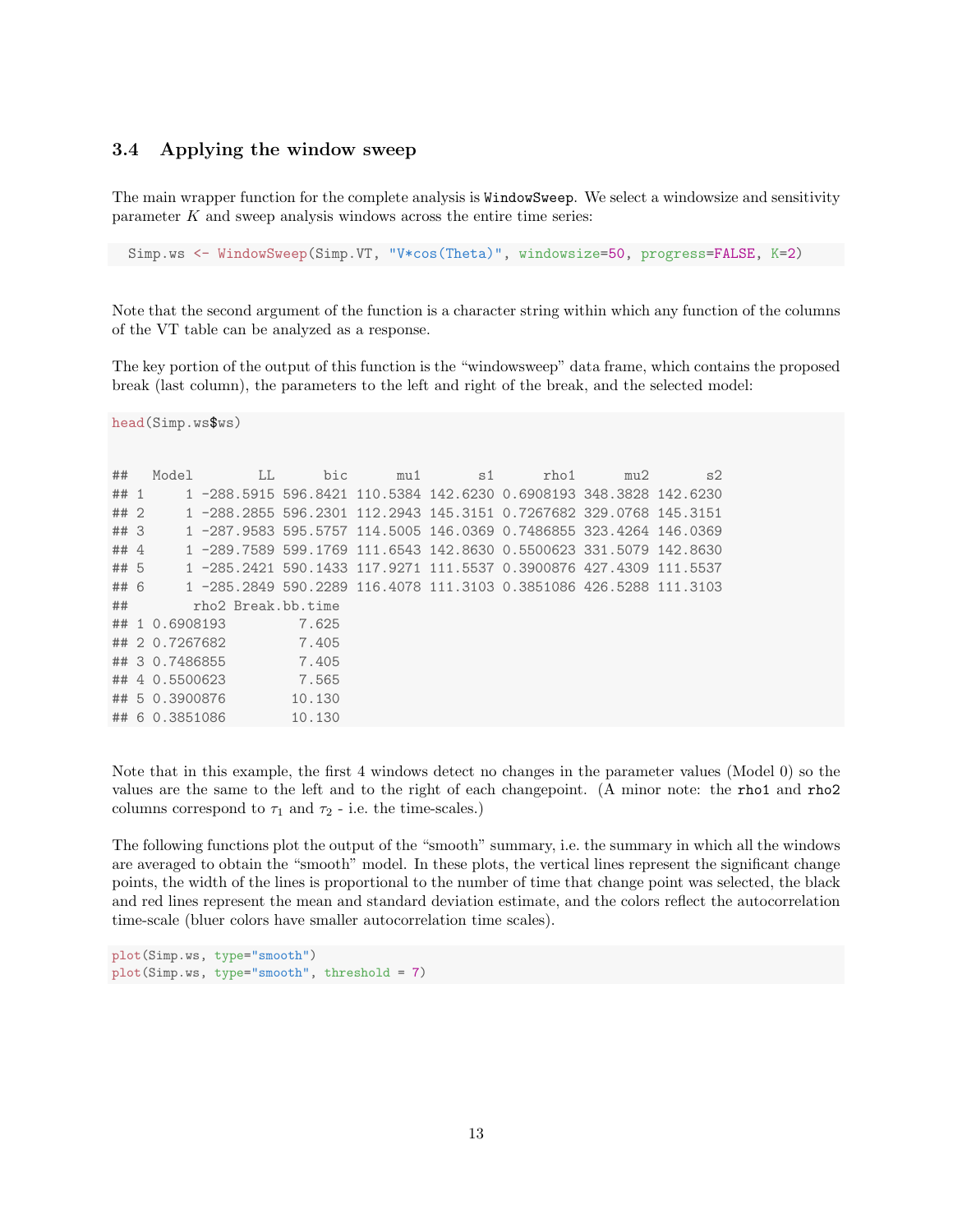

The threshold parameter indicates how many of the windows that were swept over the data must have selected that changepoint for it to be considered significant. The changepoints selected (at that threshold) are almost exactly the ones that were encoded in the original simulation.

The "flat" analysis first selects changepoints that it deeps significant by clustering neighboring changepoints, and then estimates a homogeneous behavior between those changepoints. Note that by increasing the clusterwisth to 3, many of the more minor changepoints are filtered away and the resulting profile is fairly uniform.

```
plot(Simp.ws, type="flat")
plot(Simp.ws, type="flat", clusterwidth=3)
```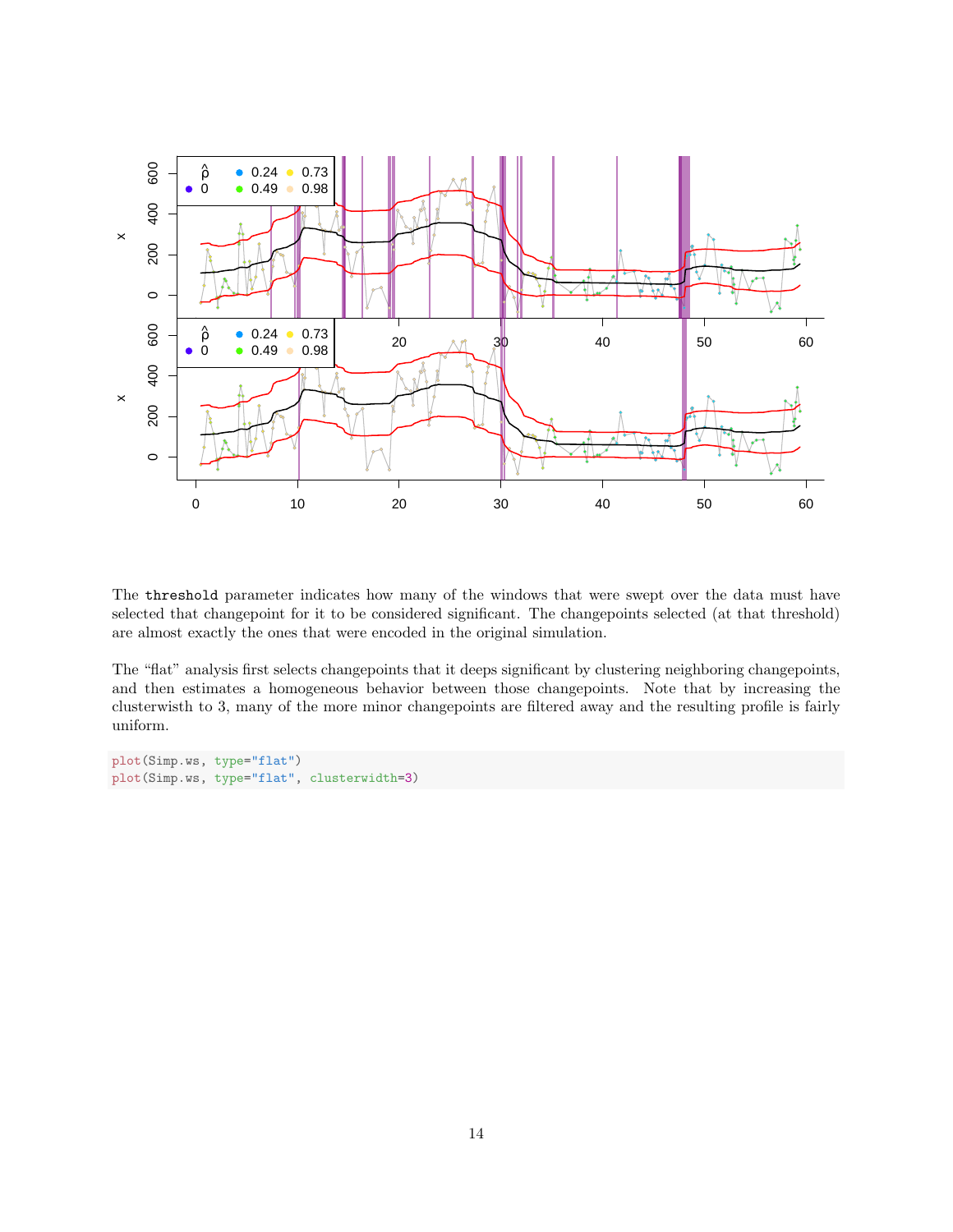

A summary of the flat changepoints can be obtained as follows:

```
ChangePointSummary(Simp.ws, clusterwidth=3)
## $breaks
## X1 middle size modelmode middle.POSIX
## 1 1 12.36111 27 1 12.2900
## 2 2 19.45261 23 1 19.4050
## 3 3 30.79111 27 4 30.5700
## 4 4 47.64242 33 1 47.8275
##
## $phases
## t.cut mu.hat s.hat rho.hat t0 t1 interval
## 1 (-0.52,12.4] 194.48350 183.08137 1.2498942 -0.52000 12.36111 12.881111
## 2 (12.4,19.5] 218.06592 145.53408 0.6250432 12.36111 19.45261 7.091498
## 3 (19.5,30.8] 361.06136 143.07515 0.6676718 19.45261 30.79111 11.338502
## 4 (30.8,47.6] 55.50484 58.81393 0.3713984 30.79111 47.64242 16.851313
## 5 (47.6,59.4] 132.98216 109.99431 0.3827311 47.64242 59.41000 11.767576
```
This summmary suggests five phases, with phases 2 and 3 consisting of a much higher velocity and longer time-scale movement than in the other phases.

The results of the BCPA can also be visualized with a so-called "path plot":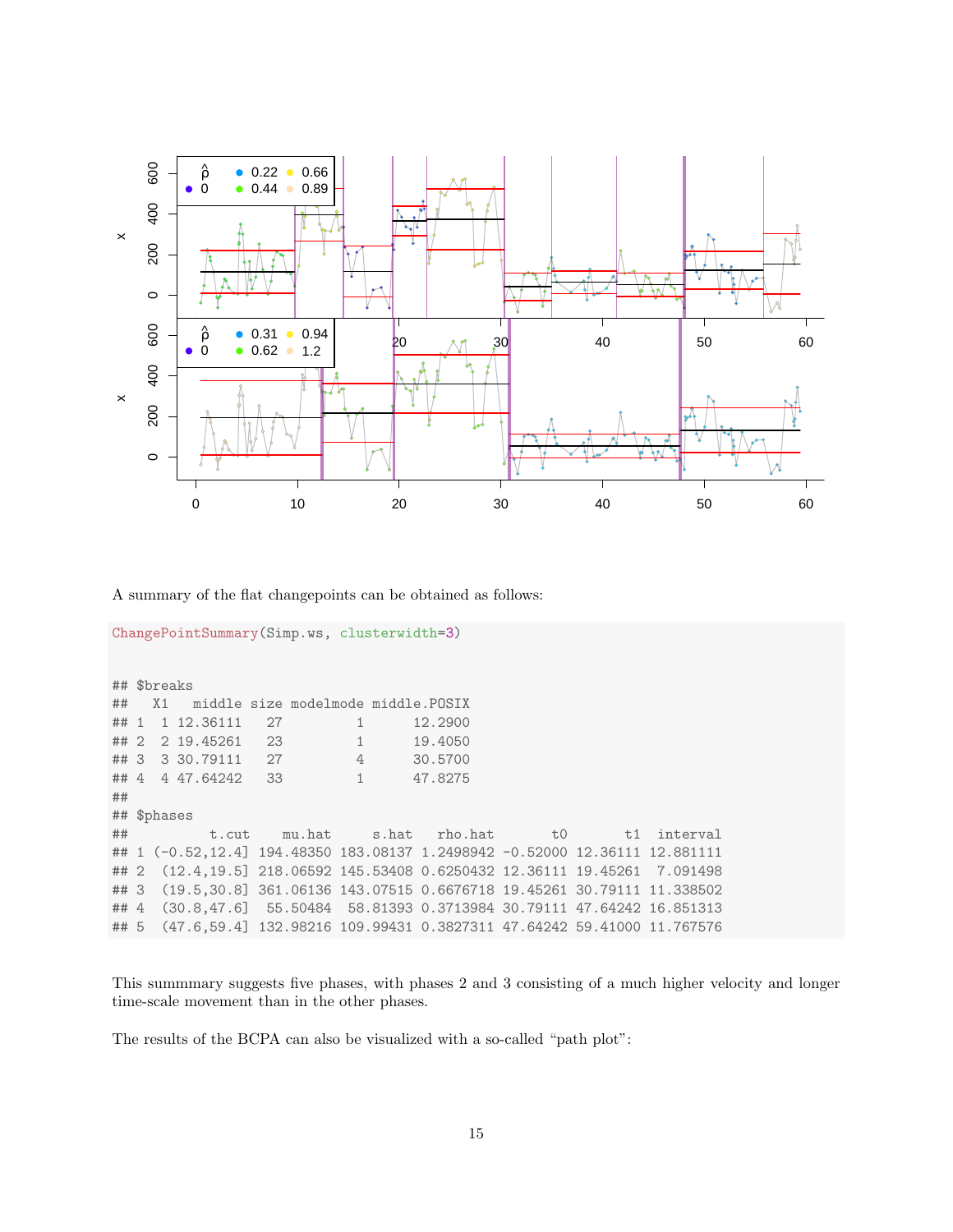PathPlot(Simp, Simp.ws, type="flat", clusterwidth = 3, main="Flat BCPA") PathPlot(Simp, Simp.ws, type="smooth", main="Smooth BCPA")



The width of the line is proportional to the mean speed, while the colors correspond to the time-scales in the plots above. Both of thse plots clearly separate the period of faster, more directed movement

An additional, potentially interesting visualization of the analysis is the "phase plot", which illustrates how the three parameters change with respect to each other:

```
PhasePlot(Simp.ws, type="smooth", clusterwidth = 3)
```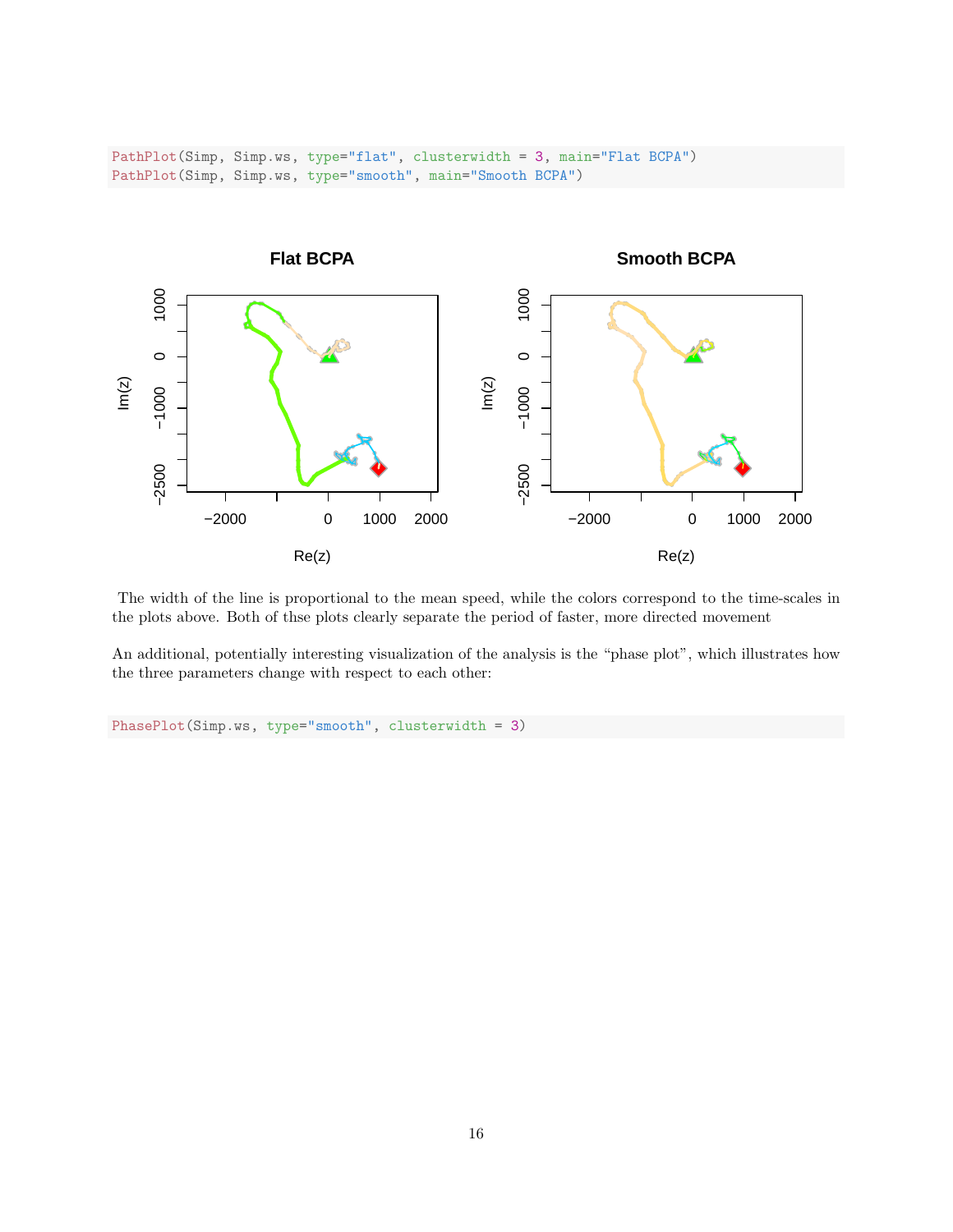

Finally, it is important to assess the assumptions of the BCPA using diagnostic plots. In particular, to assess whether the standardized residuals of the final model are indeed distributed roughly as  $\mathcal{N}(0, 1)$  random variables



This plot illustrates the qq-norm plot, the histogram and the auto-correlation function of the standardized data  $(Z_i = X_i - \hat{\mu}(T_i)/\hat{\sigma}(T_i))$ . Overall the results seem to satisfy the assumptions of normality.

# <span id="page-16-0"></span>4 Conclusions

We hope this package will facilitate analysis of complex behavioral movement data. However, it should be stressed that this is perhaps first and foremost an exploratory tool. Its strength is that it can distill